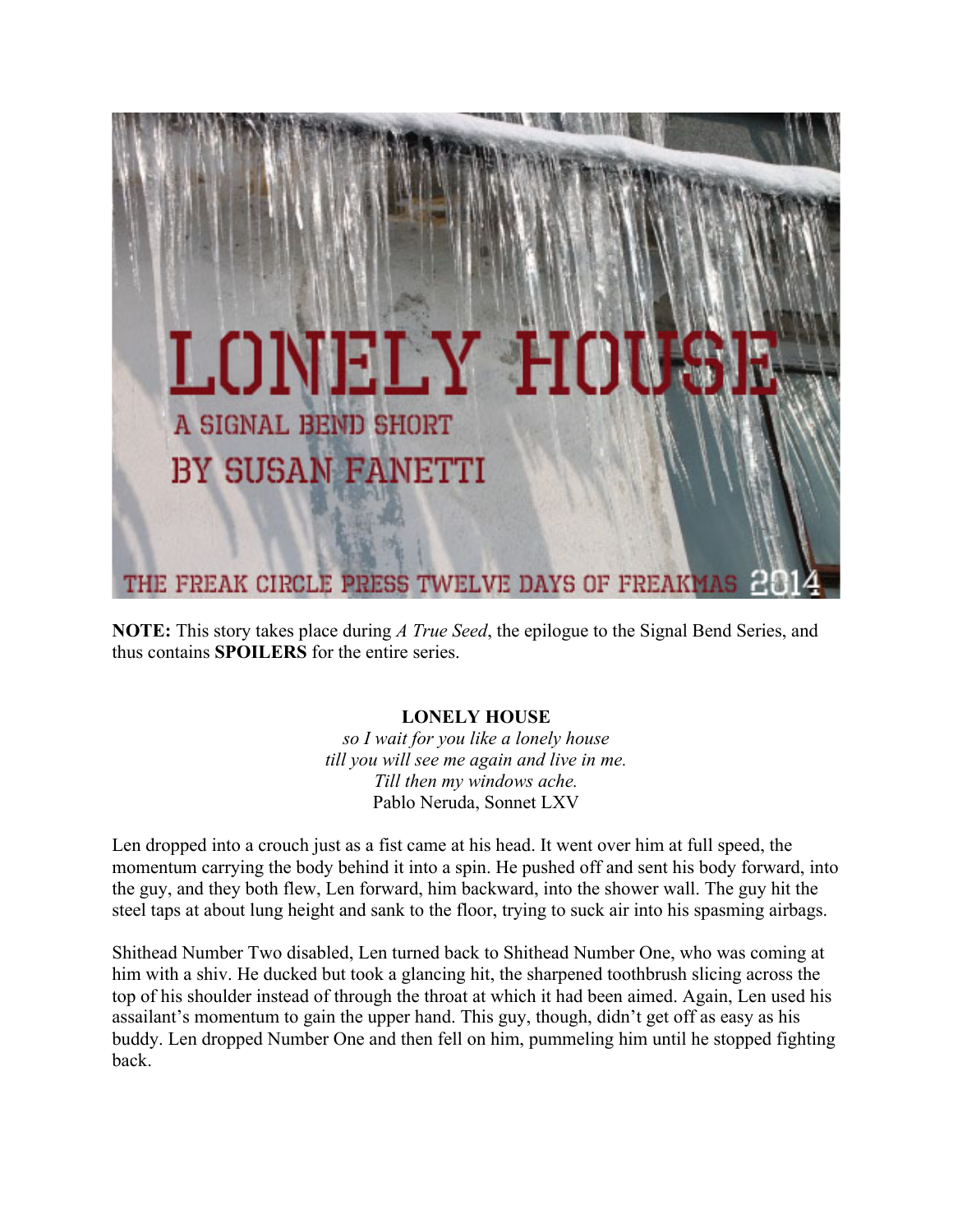Then he leaned over and grabbed the dropped shiv. He carved a heart in the asshole's cheek. Just for his own entertainment.

"Wahlberg. Man, time's running out. Count in five, and you need to clean yourself up."

Len looked up at the men standing watch at the door. He nodded.

When he left the stalls, both men were still alive. The message in that—that he didn't fear them enough to kill them—was a risk, but Len was just about done giving a bloody shit about what he risked. Or anything else.

He was four years into what had been a six-to-twelve stretch until Isaac's throat had been slashed and they had retaliated. Now they'd had another eighteen months added like a rotten cherry on top. He and Isaac had been separated, first in the Special Housing Unit at Marion and then transferred to different facilities. He'd had no word from Isaac, or Tasha, or anyone he loved in five months.

He'd only been released from SHU into the general population here in Colorado five days before. And he'd had to fight in the stalls three times already.

It was Christmas Day. He didn't even know if Tasha knew where he was. He was lonelier than he'd ever been in his entire fucking life. He'd been a man who'd preferred his own company, who'd needed solitude. Well, he'd gotten a lifetime's worth. Two lifetimes. What he needed now was his family. His love. And he was almost a thousand miles away from all of it. On his own.

So no, he didn't give a shit what he risked. Let 'em come. Let 'em all come. He'd kick their asses until he didn't give a shit about that, either. And then he'd let them have him.

 $\sim 000$ ~

Back in his cell, he shoved a towel over his wounded shoulder and yanked a sweatshirt on just in time for count. Then he stood with his hands at his sides and waited for the screws to do their thing and move on.

As soon as he could, Len tended to his wound. He had to be careful; he was prone to infection since he'd lost his spleen, and the meds he got inside were crap. He cleaned and sealed the wound with contraband supplies provided by the new friends he'd made after his first time in the stalls. That was what it was—you fought, you found your alliances, and you identified your enemies. You survived. Inside, especially at this security level, life boiled down to that basic essence. You survived. Or you didn't. There was nothing else.

It could have been worse. He could have been on the supermax block, locked in his cage twentythree hours a day. At least he could still move around a little for most of the day.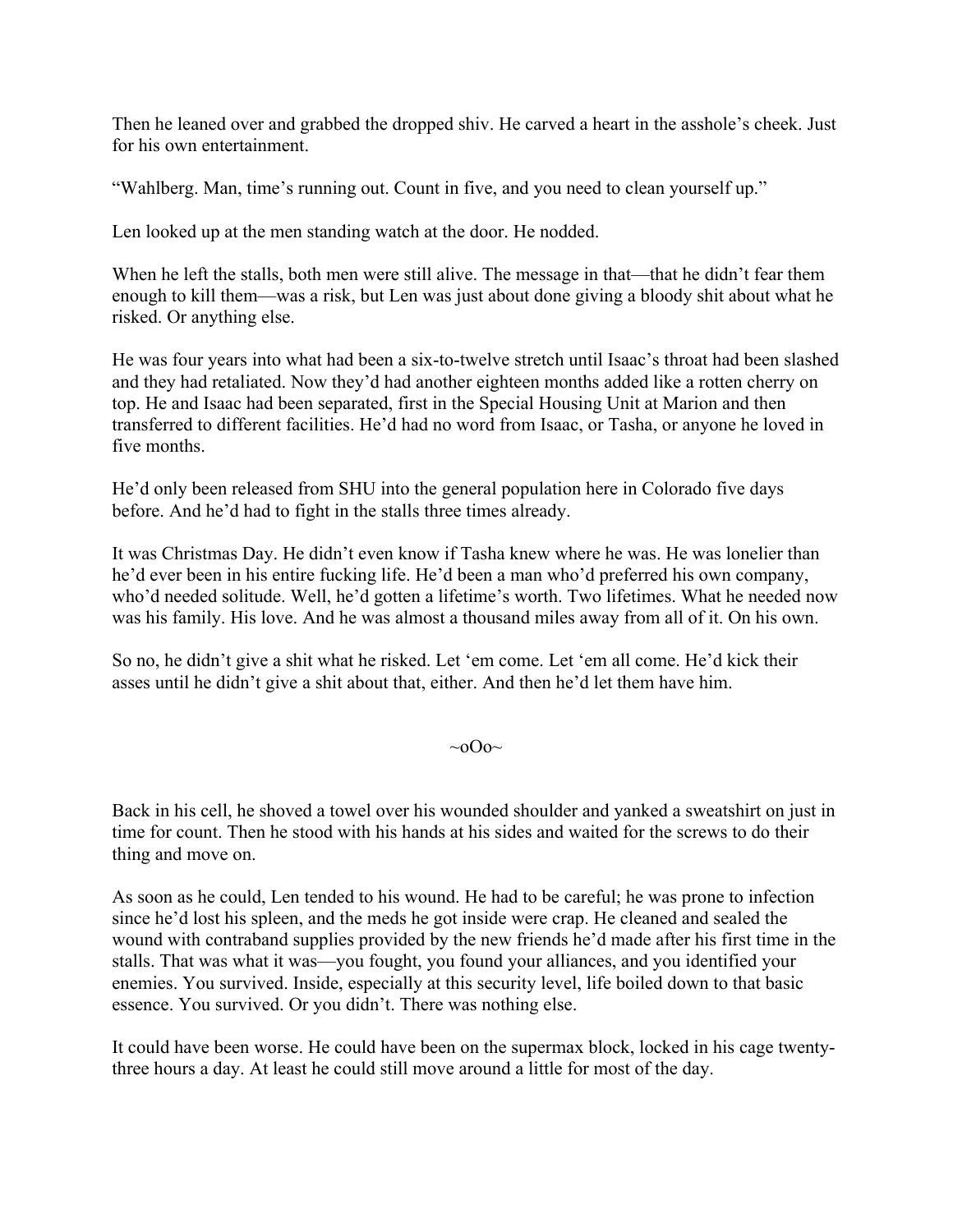Which was probably why he was still fighting. But he could feel the instinct to keep going fading in him. Hope had flickered out when they'd put him in SHU here in Colorado. Two more months out of contact. And still, even now, no phone or mail privileges yet. That was what would kill him. Nothing they could do to him in the stalls was as bad as not ever seeing Tasha, not hearing her voice, not touching her fair skin. Not even being able to get her letters and hold her words in his hands.

He'd just disposed of the bloody towel and the other remnants of his self-care when a guard came to his cell. "Wahlberg. Against the wall."

Len assumed the position, and the guard searched him. The pawing was too thorough and intimate to be called anything so breezy as a 'frisk.'

"What's goin' on?"

The guard stood back. "Shut your mouth and let's go." He didn't shackle him, so he wasn't being moved or something like that. Len had no fucking idea what kind of Christmas horror show he was in for. He tried to steel himself for the worst thing he could imagine.

He had a lively, and dark, imagination.

But they took him to the Visitors Center. Confused, not daring to hope, he went through the usual search bullshit again, and then the door buzzed, and he was ushered through.

At first, all he saw was other inmates and their families. Not many; they would never let many inmates congregate with civilians at once in a prison like this. But no one he knew.

And then she stood up. Her bright ginger hair was shorter, just brushing her shoulders. She was wearing a sweater in vivid blue, like cobalt. Her color. Oh sweet fucking hell, she was beautiful.

His vision swam, and he blinked until he had control of himself. Then he turned to the guard. "It's Christmas. Please. I haven't seen her in five months."

The guard knew what he was asking. He stared hard at him, then nodded curtly. Then Len crossed the room and grabbed his wife into his arms, holding her as tightly as he could. She made a sobbing, gasping sound as his hands touched her, and then she wound her arms around his neck until he was nearly strangled.

He didn't care. He would happily die right now, in this embrace. The first glimmer of anything like happiness he'd felt in months.

But he couldn't push it too far. There was something more he wanted. So he loosened his hold and set Tasha back just enough that he could see her face. She was crying, and her cheeks were wet. He cupped his hands around her face, feeling the cool of her tears on his palms, and kissed her, holding her, pushing his tongue into her mouth.